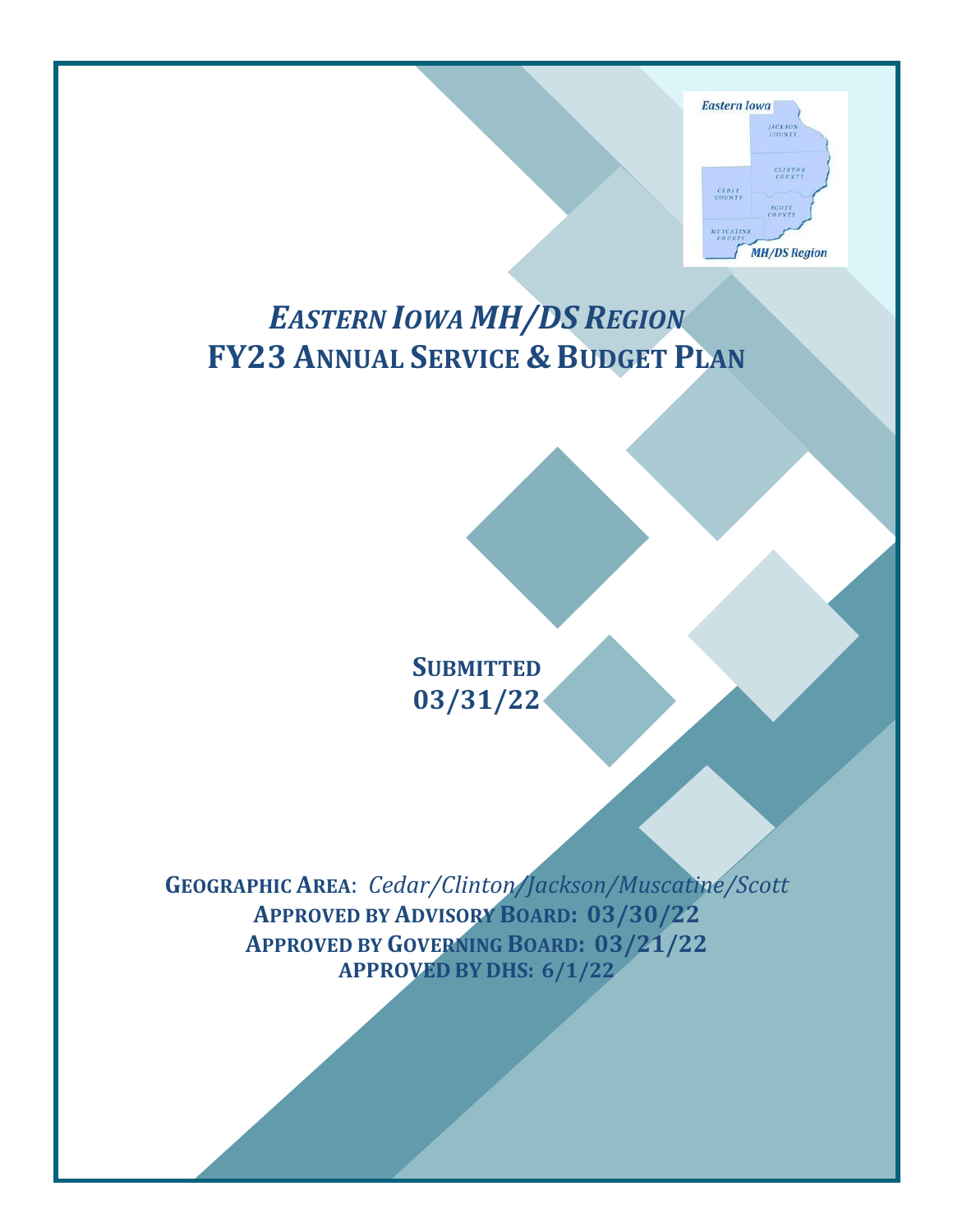# **Table of Contents**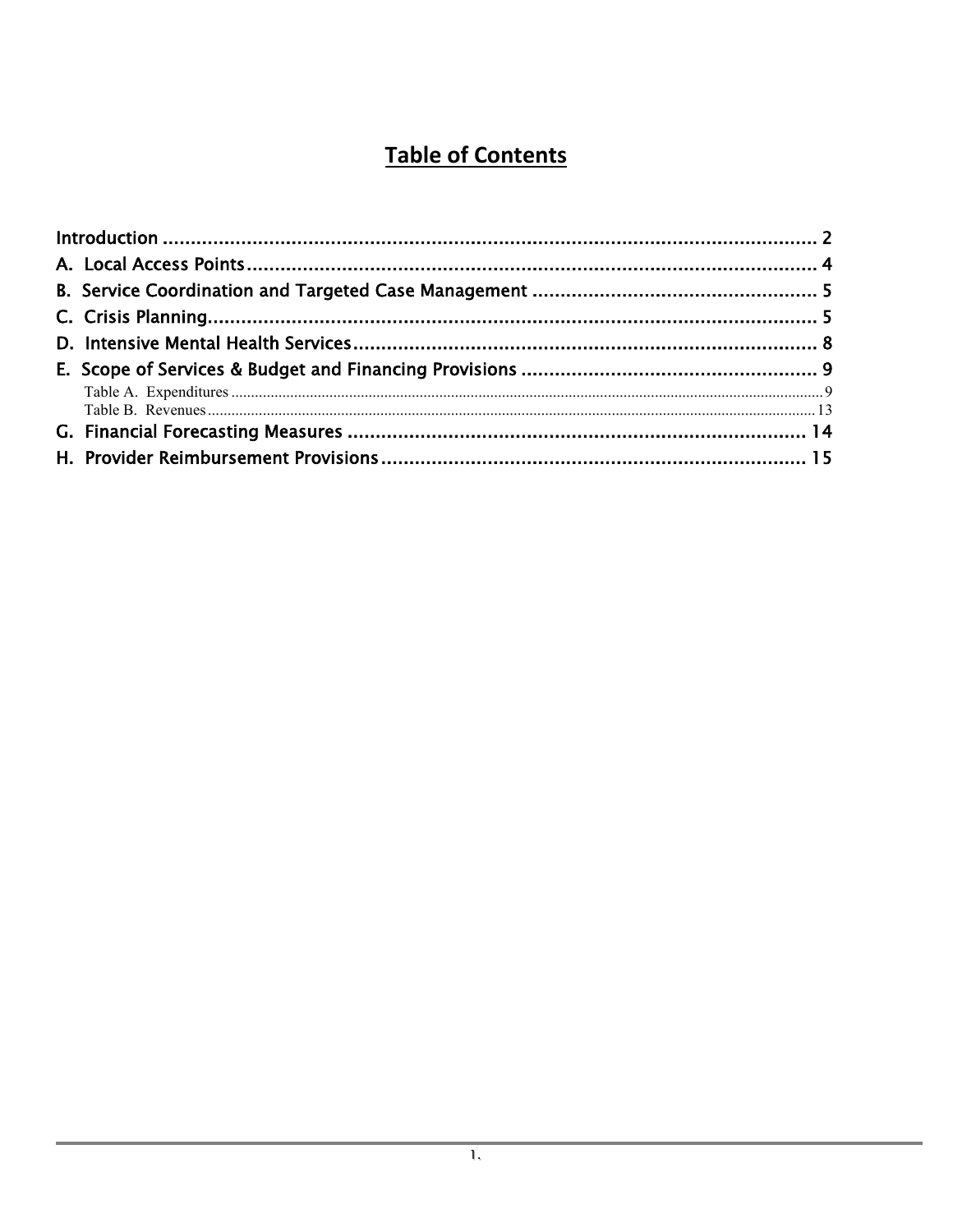### <span id="page-2-0"></span>**Introduction**

*The MHDS of the Eastern Iowa Region, referred to throughout this document as the EI Region,* was formed under Iowa Code Chapter 28E to create a Mental Health and Disability Service (MHDS) Region in compliance with Iowa Code 331.390. The Annual Service and Budget Plan is a component of the Management Plan which includes three parts: Annual Service and Budget Plan, Annual Report and Policies and Procedures Manual in compliance with Iowa Administrative Code 441.25.

The FY 23 Annual Service and Budget Plan covers the period of July 1, 2022 to June 30, 2023. The Annual Service and Budget Plan includes local access points, targeted case management providers, crisis services, intensive mental health services, a description of the scope of services to be provided including core services, budget and financial provisions, and provider reimbursement provisions.

The EI Region's Governing Board includes voting and ex-officio members for FY23. The Regional Governing Board is ultimately responsible for: (a) the advancement of a regional management plan; (b) the development of access to a regional service system for adults with mental illness, intellectual disabilities, developmental disabilities and brain injuries and children with serious emotional disturbances; and (c) the administration of the non-Medicaid funded Mental Health Disability Services (MHDS) and children's behavioral health services as outlined in Iowa Code.

The Adult Regional Advisory Committee is appointed by the Eastern Iowa MHDS Governing Board, and has two (2) from each member county's advisory committee and a director from the Region's Governing Board. The committee members shall include individuals who utilize services or actively involved relatives of such individuals, service providers and the EI Region's Management Team. The Adult Advisory Committee shall advise the Governing Board as requested.

The Children's Regional Advisory Committee will be confirmed by the Governing Board. The committee members shall be: parents of children who utilize services or actively involved relatives of such children, a member of the education system, an early childhood advocate, a child welfare advocate, a children's behavioral health service provider, a member of juvenile court, a pediatrician, a child care provider, a local law enforcement representative, a director from the Regional Governing Board and members of the EI Region's Management Team. The Children's Advisory Committee shall advise the Governing Board as requested.

| <b>Governing Board of</b><br><b>Directors</b> | <b>Representing</b>                                                                                                                          | <b>Voting</b><br><b>Member</b> |
|-----------------------------------------------|----------------------------------------------------------------------------------------------------------------------------------------------|--------------------------------|
| Dawn Smith                                    | <b>Cedar County Board of Supervisor Representative</b>                                                                                       | Yes                            |
| <b>lim</b> Irwin                              | <b>Clinton County Board of Supervisor Representative</b>                                                                                     | <b>Yes</b>                     |
| John Willey                                   | Jackson County Board of Supervisor Representative                                                                                            | <b>Yes</b>                     |
| Jeff Sorensen                                 | Muscatine County Board of Supervisor Representative                                                                                          | Yes                            |
| Ken Beck                                      | Scott County Board of Supervisor Representative                                                                                              | Yes                            |
| $TBD^*$                                       | An Adult/Actively Involved Relative of an Adult who Utilizes<br>Mental Health and Disability Services                                        | Yes                            |
| Nancy Nauman                                  | An Individual Representing Adult Service Providers                                                                                           | No.                            |
| Jen Cobb                                      | A Person, who is a parent of a child who utilizes children's<br>behavioral health services or an actively involved relative of such<br>child | <b>Yes</b>                     |

Below is the current representation from the Region. Members identified as TBD\* will be identified based upon stakeholder meetings: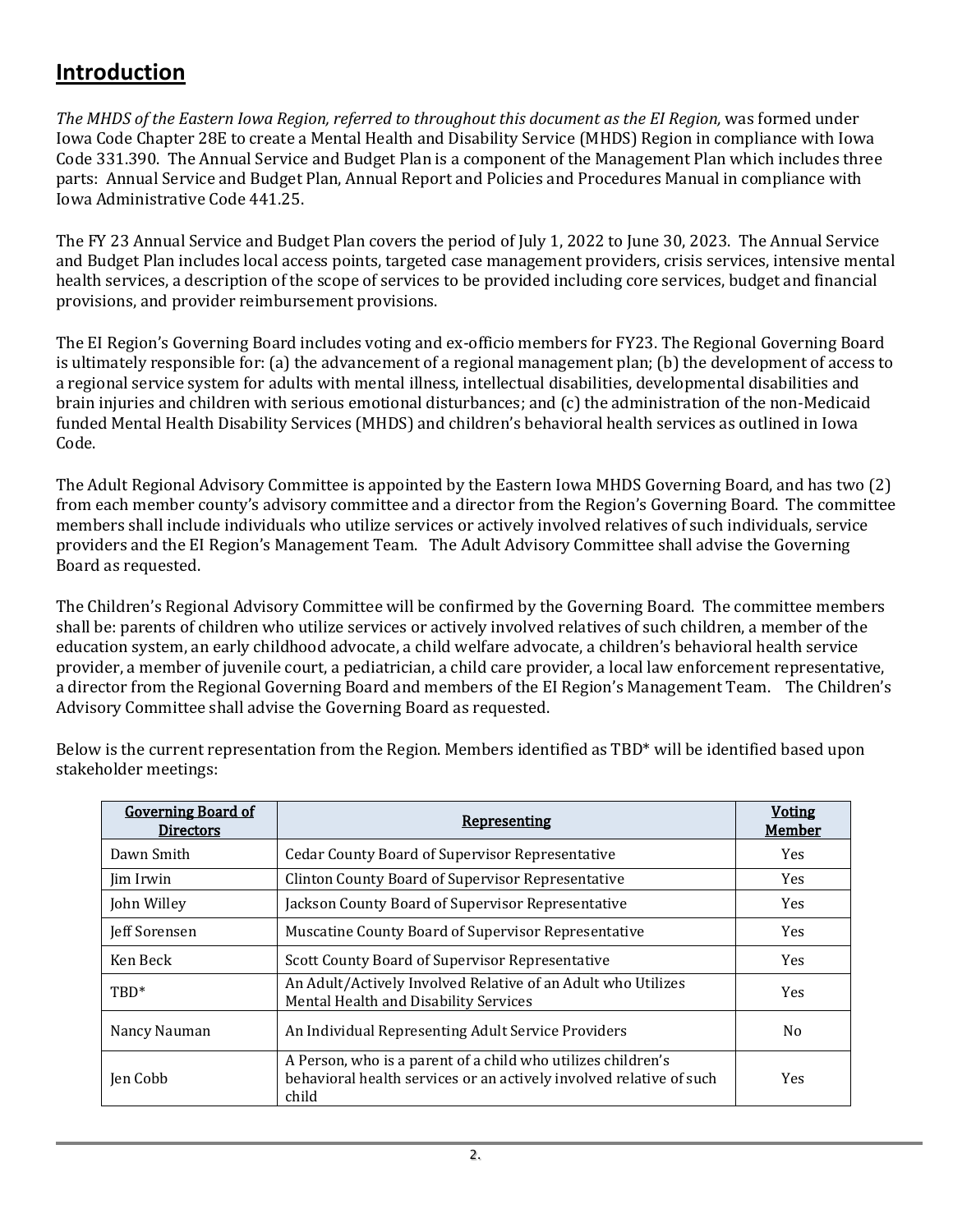| Aaron Roome   | An Individual representing the Education System                              | Yes            |
|---------------|------------------------------------------------------------------------------|----------------|
| Joan McGovern | An Individual representing Children's Behavioral Health Service<br>Providers | N <sub>o</sub> |

| <b>Adult Advisory Committee</b><br><u>Members</u> | <b>Representing</b>                                             |
|---------------------------------------------------|-----------------------------------------------------------------|
| Open                                              | <b>Cedar County Individual Representing Service Providers</b>   |
| <b>Open</b>                                       | Cedar County Active Relative/Individual Utilizing Services      |
| Melissa Peterson                                  | <b>Clinton County Individual Representing Service Providers</b> |
| Lynne Hilgendorf                                  | Clinton County Active Relative/Individual Utilizing Services    |
| Susie Ruchotzke                                   | Jackson County Individual Representing Service Providers        |
| <b>Holly Parmer</b>                               | Jackson County Active Relative/Individual Utilizing Services    |
| Nancy Nauman                                      | Muscatine County Individual Representing Service Providers      |
| Luana Gredell                                     | Muscatine County Active Relative/Individual Utilizing Services  |
| Richard Whitaker, PhD                             | Scott County Individual Representing Service Providers          |
| <b>Open</b>                                       | Scott County Active Relative/Individual Utilizing Services      |
| John Willey                                       | A Director of the EI Region Governing Board of Directors        |

| <b>Children's Advisory Committee</b><br><b>Members</b> | <b>Representing</b>                                                                                                  |  |
|--------------------------------------------------------|----------------------------------------------------------------------------------------------------------------------|--|
| <b>Open</b>                                            | A Parent/Actively Involved Relatives of a Child who Utilizes<br>Children's Behavioral Health Services Representative |  |
| Aaron Roome                                            | An individual representing the Education System                                                                      |  |
| Joan McGovern                                          | An individual representing Children's Behavioral Health Service<br>Providers                                         |  |
| Michael Terry                                          | An Early Childhood Advocate Representative                                                                           |  |
| Jen Armstrong                                          | A Child Welfare Advocate Representative                                                                              |  |
| Megan Tabor                                            | An individual representing the Juvenile Court System                                                                 |  |
| Dr. Barbara Harre                                      | A Pediatrician                                                                                                       |  |
| Jackie Hunt                                            | An individual representing Child Care Providers                                                                      |  |
| Lisa DuFour                                            | A Local Law Enforcement Representative                                                                               |  |
| John Willey                                            | A Director of the EI Region Governing Board of Directors                                                             |  |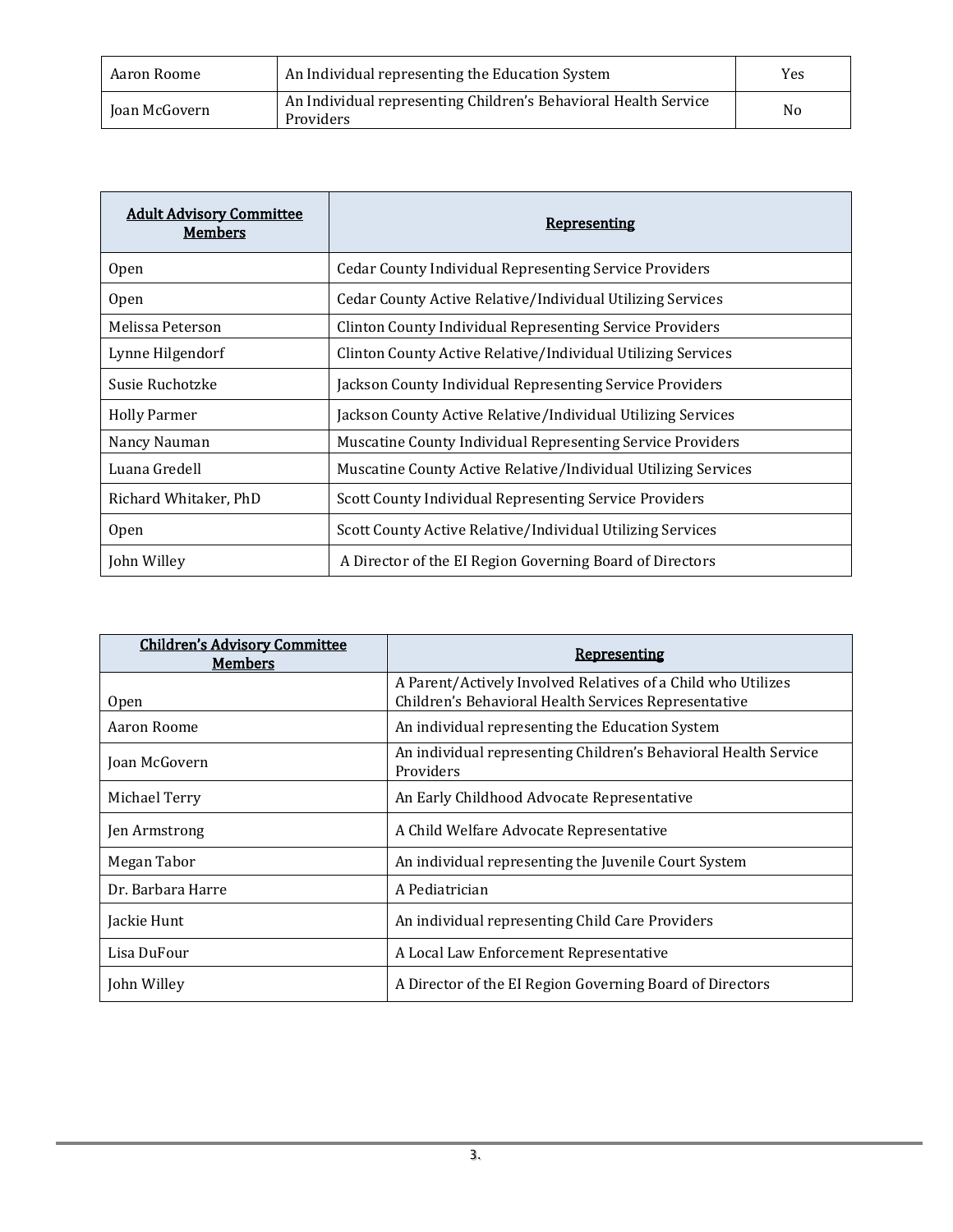# <span id="page-4-0"></span>**A. Local Access Points**

An access point is a part of the EI Region service system trained to complete MHDS regional applications for persons with a disability. All Crisis Care Coordinators providing services under the terms of the Robert Young Center (RYC) Agreement for Services will be trained as Access Points for Children.

| <b>Access Point</b>                                     | Location                                          | <b>Contact Information</b> |
|---------------------------------------------------------|---------------------------------------------------|----------------------------|
| Abbe Center for Community Mental                        | 1039 Arthur St.                                   | $(319)$ 338-7884           |
| Health                                                  | Iowa City, IA 52240                               |                            |
| <b>Bridgeview Community Mental</b>                      | 1320 19th Ave NW                                  | $(563)$ 243-5633           |
| Health                                                  | Clinton, IA 52732                                 |                            |
| <b>Cedar County Community Services</b>                  | 400 Cedar St. Tipton, IA 52772                    | (563) 886-1726             |
| <b>Clinton County Community</b><br><b>Supports Dept</b> | 1900 N. 3rd St. Clinton, IA 52732                 | $(563)$ 244-0563           |
| Eagle View Behavioral Health                            | 770 Tanglefoot Lane<br>Bettendorf, IA 52722       | $(563)$ 396-2100           |
| <b>Genesis Medical Center</b>                           | 1401 W. Central Park Ave<br>Davenport, IA 52804   | $(563)$ 421-1000           |
| <b>Hillcrest Mental Health Center</b>                   | 115 S. Olive St. Maquoketa, IA<br>52060           | $(563) 652 - 4958$         |
| Jackson County Mental Health Dept                       | 311 W. Platt Maquoketa, IA<br>52060               | $(563) 652 - 1743$         |
| MercyOne-Clinton                                        | 1410 N. 4th St. Clinton, IA 52732                 | (563) 244-5000             |
| <b>Muscatine County Community</b><br>Services           | 315 Iowa Ave Suite 1<br>Muscatine, IA 52761       | (563) 263-7512             |
| <b>Robert Young Center Community</b>                    | 1616 Cedar Muscatine, IA 52761                    | $(563)$ 262-6263           |
| Mental Health Center                                    |                                                   | (309) 779-2100             |
| <b>Scott County Community Services</b>                  | 600 W. 4 <sup>th</sup> St. Davenport, IA<br>52801 | $(563)$ 326-8723           |
| Vera French Community Mental                            | 1441 W. Central Park Ave                          | $(563)$ 383-1900           |
| <b>Health Center</b>                                    | Davenport, IA 52804                               |                            |

The EI Region has designated the following access points for *adults*:

The EI Region has designated the following access points for *children*:

| <b>Access Point</b>                                     | Location                                           | <b>Contact Information</b> |
|---------------------------------------------------------|----------------------------------------------------|----------------------------|
| Abbe Center for Community Mental<br>Health              | 1039 Arthur St. Iowa City, IA<br>52240             | $(319)$ 338-7884           |
| Bethany for Children & Families                         | 2195 E 53rd St. Davenport, IA<br>52807             | $(563)$ 324-9169           |
| <b>Bridgeview Community Mental</b><br>Health            | 1320 19th Ave. NW Clinton, IA<br>52732             | $(563)$ 243-5633           |
| <b>Cedar County Community Services</b>                  | 400 Cedar St. Tipton, IA 52772                     | (563) 886-1726             |
| <b>Clinton County Community</b><br><b>Supports Dept</b> | 1900 N. 3rd St. Clinton, IA 52732                  | (563) 244-0563             |
| Eagle View Behavioral Health                            | 770 Tanglefoot Lane<br>Bettendorf, IA 52722        | $(563)$ 396-2100           |
| Families, Inc.                                          | 233 S 2 <sup>nd</sup> St. West Branch, IA<br>52358 | $(319) 643 - 2532$         |
| Family Resources, Inc.                                  | 2800 Eastern Ave<br>Davenport, IA 52803            | $(563)$ 326-6431           |
| <b>Genesis Medical Center</b>                           | 1401 W. Central Park Ave.<br>Davenport, IA 52804   | $(563)$ 421-1000           |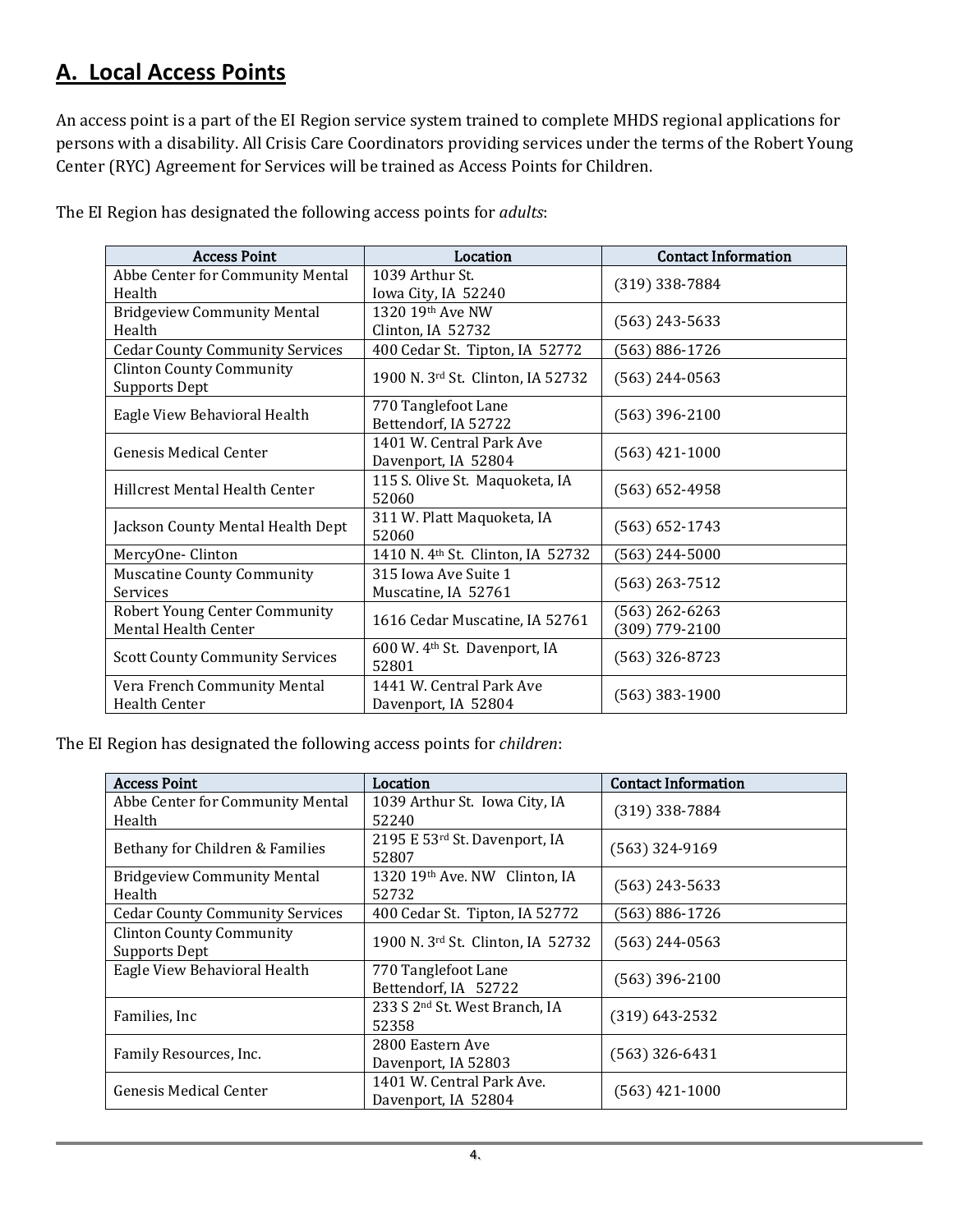| Hillcrest Mental Health Center                               | 115 S. Olive St. Maquoketa, IA<br>52060           | (563) 652-4958   |
|--------------------------------------------------------------|---------------------------------------------------|------------------|
| Jackson County Mental Health Dept                            | 311 W. Platt Maquoketa, IA<br>52060               | (563) 652-1743   |
| Lutheran Services In Iowa                                    | 111 W 15th St. Davenport, IA<br>52803             | $(563)$ 322-7119 |
| <b>Muscatine County Community</b><br>Services                | 315 Iowa Ave., Suite 1<br>Muscatine, IA 52761     | (563) 263-7512   |
| <b>Robert Young Center Community</b><br>Mental Health Center | 1616 Cedar Muscatine, IA<br>52761                 | (563) 262-6263   |
| <b>Scott County Community Services</b>                       | 600 W. 4 <sup>th</sup> St. Davenport, IA<br>52801 | (563) 326-8723   |
| Vera French Community Mental<br><b>Health Center</b>         | 1441 W. Central Park Ave.<br>Davenport, IA 52804  | (563) 383-1900   |

## <span id="page-5-0"></span>**B. Service Coordination and Targeted Case Management**

The EI Region continues to provide Service Coordination to individuals who are not eligible for a Community Based Case Manager or an Integrated Health Home Service (IHH).

The following agencies provide service coordination and/or targeted case management for the EI Region.

| <b>Service Coordination</b><br>Provider         | Adult/Child     | Location                                                        | <b>Contact Information</b> |
|-------------------------------------------------|-----------------|-----------------------------------------------------------------|----------------------------|
| <b>Cedar County</b>                             | Adult and Child | 400 Cedar St.<br>Tipton, IA 52772                               | 563-886-1726               |
| <b>Clinton County</b>                           | Adult and Child | 1900 N. 3rd St.<br>Clinton, IA 52732                            | 563-244-0563               |
| Jackson County                                  | Adult and Child | 311 W. Platt St.<br>Maguoketa, IA 52060                         | 563-652-1743               |
| <b>Muscatine County</b>                         | Adult and Child | 315 Iowa Ave., Suite 1<br>Muscatine, IA 52761                   | 563-263-7512               |
| <b>Scott County</b>                             | Adult and Child | $600 \,\mathrm{W}$ . 4 <sup>th</sup> St.<br>Davenport, IA 52801 | 563-326-8723               |
| UnityPoint Health-Robert<br><b>Young Center</b> | Adult and Child | $4600$ 3rd St.<br>Moline, IL 61265                              | 309-779-3071               |
| DHS-TCM                                         | Adult and Child | 3817 W. Locust St<br>Davenport, IA 52804                        | 563-388-1098               |

The Managed Care Organizations (MCO's) provides the Community Based Case Management programs. It is the intent of the Region to work collaboratively with the MCO's in order to further develop a partnership which will assure access to services for all residents of the Region.

| Provider-MCO          | <b>Contact Information</b> |                                |
|-----------------------|----------------------------|--------------------------------|
| Amerigroup Iowa, Inc. | 1-800-600-4441             | http://www.myamerigroup.com/IA |
| Iowa Total Care       | 1-833-404-1061             | https://www.jowatotalcare.com  |

# <span id="page-5-1"></span>**C. Crisis Planning**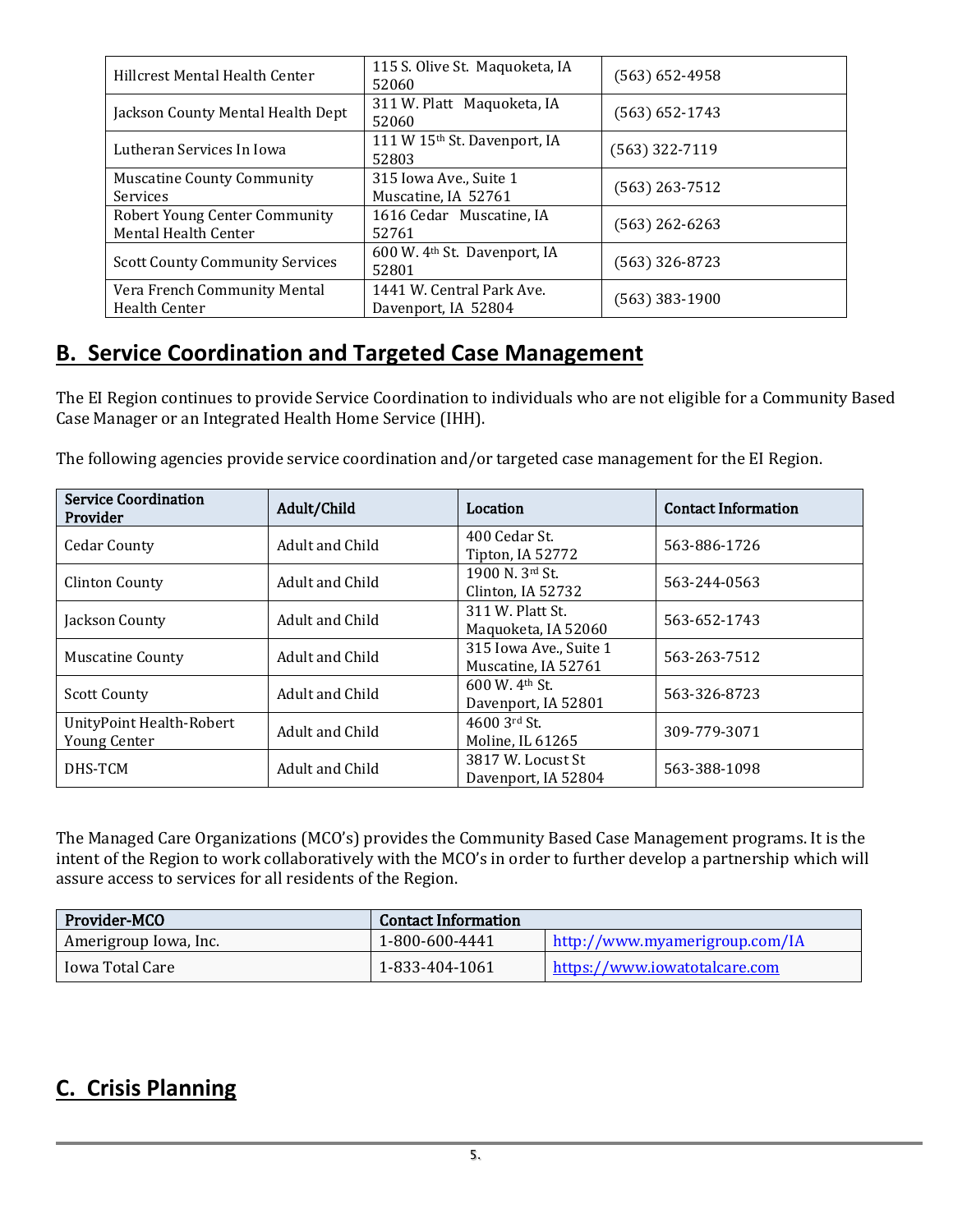### *Background:*

The Region's total population is approximately 299,692 per the FY 20 census. It is comprised of three (3) urban (per IAC 25.1) counties- Clinton, Muscatine and Scott, and two (2) rural counties- Cedar and Jackson. While there is a broad range of resources and providers, there are also areas where there are gaps in resources and providers. One of the most notable examples is that Cedar County does not have a hospital located in the county. This was an important fact when discussing implementation of basic crisis response services throughout the Region.

The Region signed a Regional Mental Health Crisis Services Agreement with the Robert Young Center (RYC) on January 14, 2016 to develop a full continuum of mental health crisis services across the Region that are locally delivered and regionally managed to meet state wide standards. The Region continues to build on the crisis system that was established through this Agreement for Crisis Services with the RYC and in coordination with HF 2456.

The EI Region Governing Board intends to continue the ongoing agreement between the Region and RYC for FY 23. New and enhanced services in the Agreement will be;

- Crisis Stabilization Residential Services for Children;
- Crisis Stabilization Community Based Services for Children and Adults;
- Six (6) additional Children Care Coordinators;
	- o Three (3) Complex Care Coordinators
	- o One (1) DHS Liaison Care Coordinator
	- o One (1) Juvenile Court Services Care Coordinator
	- o One (1) Early Childhood Care Coordinator
- A Homeless Outreach Care Coordinator;
- Jail Liaison Care Coordinators;
- Bridge Appointments;
- Co-Responder Model;
- Provider trainings by Midwest Trauma Services Network (MTSN) and the International Trauma Center  $(ITC)$ .

### *Overview of the Regional Mental Health Crisis Services System:*

The Crisis System for the EI Region has been built on foundational components that were established using an incremental system of care approach. It is the intention of the EI Region's Crisis System to ensure crisis services are available and accessible to all residents of the five (5) counties. Crisis services for individuals, including those at risk of entering/re-entering either the criminal justice system or admissions to a hospital, have also been put in place to deflect from more costly services.

Much of the prevention, response, and resolution of crisis are handled through services and supports individuals receive such as:<br>The Region

- The Region's Crisis Line, which may be accessed toll free at 1-844-430-0375, rolls up to a 24-hour crisis phone line through *Your Life Iowa,* and is answered by the staff at Foundation 2.
	- $\circ$  During FY 23, the EI Region will be eliminating its current Crisis Line number and transitioning to the *Your Life Iow*a number. This roll out will occur in conjunction with its enhanced marketing strategy campaign.
- The Mobile Crisis Outreach Response Team provided by Foundation 2 is another option that is specifically designed to deal with mental health crises that are identified by a variety of entities and can be dealt with through a therapeutic intervention rather than a criminal justice intervention. The Mobile Crisis Response Team is currently available throughout the Region and serves both adults and children. Individuals may access the Response Team by calling the Crisis Line.
- The Region is currently partnering with the Robert Young Center Clinicians to provide Telehealth Assessment Services (*Crisis Evaluations*) in all seven (7) hospitals in the Region for committal and emergency prescreening assistance along with stabilization and resource/referral. The Telehealth Assessment Services (*Crisis Evaluations*) are available to both Adults and Children.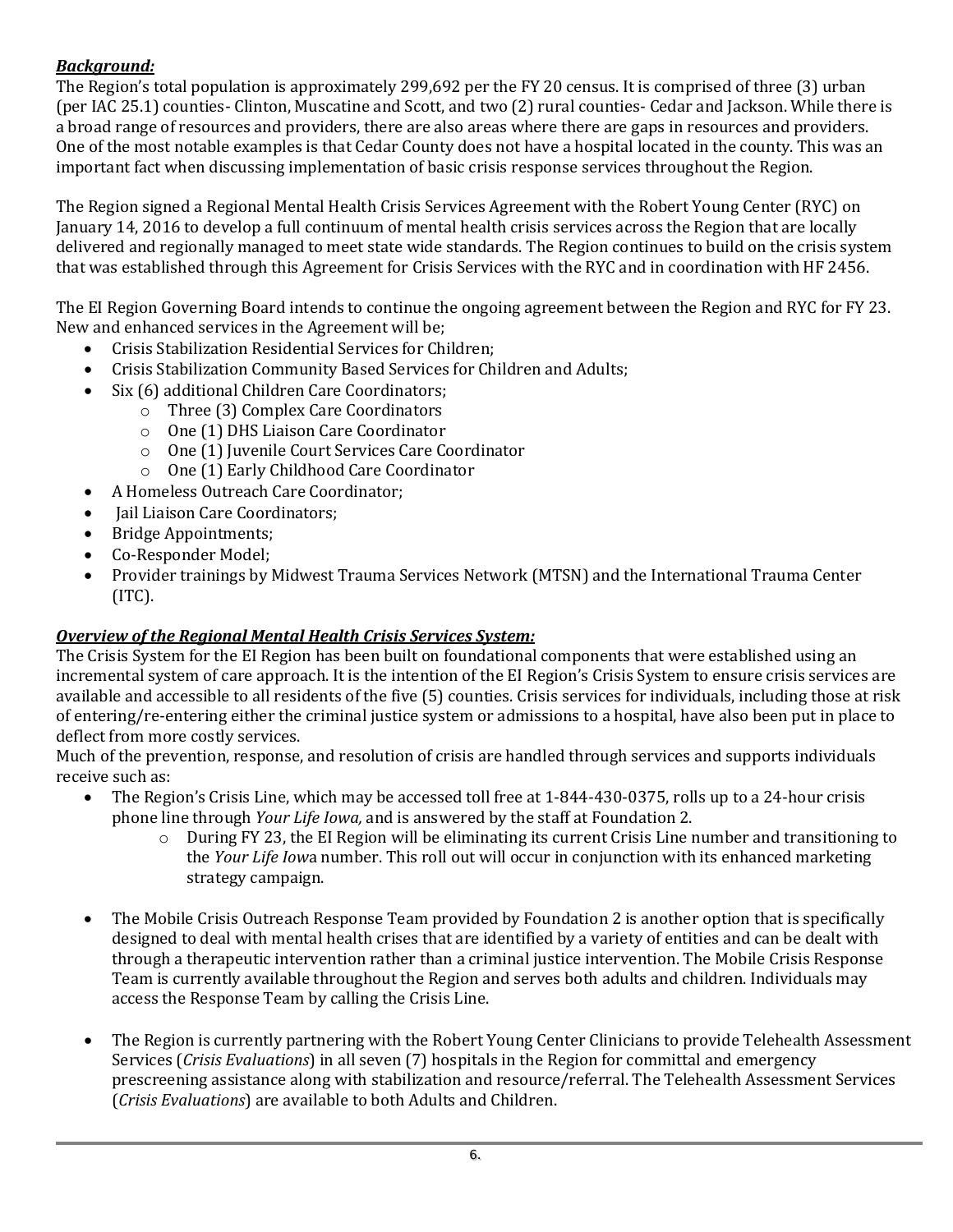- Rhonda's House, which is operated by Life Connections, is Iowa's first Peer Run Respite Home located in Dewitt, Iowa. It offers brief respite for adults experiencing a mental health crisis. Individuals may call 563- 659-1171 to access the service.
- Crisis Stabilization Community Based Services for *children* and *adults*, will be provided by Family Resources, and are anticipated to be available in FY 23 for residents of the EI Region. They will provide short-term services designed to de-escalate a crisis situation and stabilize an adult and/or a child following a mental health crisis and will be provided where the adult and/or child lives, works or recreates.
- Crisis Stabilization Residential Services for *children,* will be provided by Family Resources and are anticipated to be available in FY 23 for residents of the EI Region. They will provide a short-term alternative living arrangement designed to de-escalate a crisis situation and stabilize children following a mental health crisis and that are provided in organization-arranged settings of no more than 16 beds.
- Crisis Stabilization Residential Services for *adults*, are provided by Vera French Community Mental Health Center, to provide a short term stay for stabilization. Length of stay is typically fewer than five (5) days and provides an alternative to hospitalization. It also creates another time and space for further evaluation and linkage to services. This service is available to all adult residents of the Region and is located at 2357 W  $11<sup>th</sup>$ St in Davenport, Iowa. Individuals may access this service by calling 563-396-3017.

In addition to the EI Mental Health Crisis System, the following accredited crisis services are available to residents of the EI Region for crisis prevention, response and resolution. The accreditation process is identified by the Department of Human Services website:

<https://dhs.iowa.gov/mhds-providers/providers-regions/accreditation/>

#### **24 Hour Crisis Response**

| <b>Provider</b>     | Location               | <b>Contact Information</b> |
|---------------------|------------------------|----------------------------|
| <b>Foundation 2</b> | $1540$ $2nd$ Ave SE    | $(319)$ 362-2174           |
|                     | Cedar Rapids, IA 52403 | 1-844-430-0375             |

#### **24 Hour Crisis Hotline**

| <b>Provider</b> | Location                      | <b>Contact Information</b> |
|-----------------|-------------------------------|----------------------------|
| Your Life Iowa  | Online:                       | 1-855-581-8111-Phone       |
|                 | https://vourlifeiowa.org/     | 1-855-895-8398-Text        |
| Foundation 2    | $1540$ 2 <sup>nd</sup> Ave SE | (319) 362-2174             |
|                 | Cedar Rapids, IA 52403        | 1-844-430-0375             |

#### **Crisis Evaluation**

| <b>Provider</b>                                      | Adult/Child/Both | <b>Location</b>                                                                       | <b>Contact</b><br><b>Information</b> |
|------------------------------------------------------|------------------|---------------------------------------------------------------------------------------|--------------------------------------|
| Hillcrest Mental Health Center                       | <b>Both</b>      | 200 Mercy Dr.<br>Dubuque, IA 52001<br>(Satellite Office located<br>in Jackson County) | $(563) 583 - 7357$                   |
| Vera French Community Mental<br><b>Health Center</b> | <b>Both</b>      |                                                                                       | $(563)$ 383-1900                     |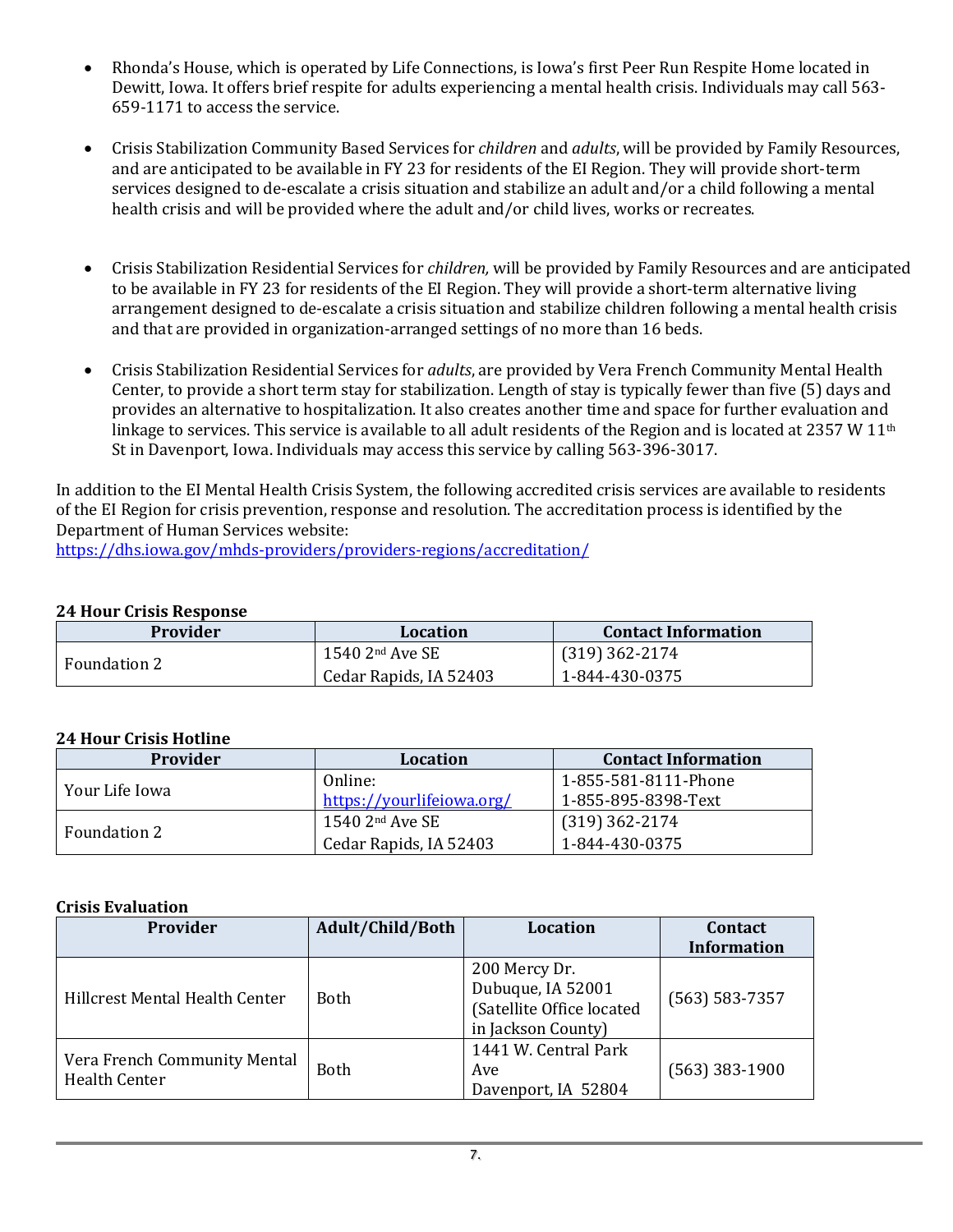#### **Mobile Response**

| <b>Provider</b> | Location               | <b>Contact Information</b> |  |  |  |  |
|-----------------|------------------------|----------------------------|--|--|--|--|
| Foundation 2    | $1540$ $2nd$ Ave SE    | $(319)$ 362-2174           |  |  |  |  |
|                 | Cedar Rapids, IA 52403 | 1-844-430-0375             |  |  |  |  |

#### **Crisis Stabilization Community-based Services**

| <b>Provider</b>                                   | Adult/Child/Both | <b>Location</b>                         | <b>Contact</b><br><b>Information</b> |  |  |
|---------------------------------------------------|------------------|-----------------------------------------|--------------------------------------|--|--|
| Family Resources, Inc.<br>(Pending Accreditation) | Both             | 2800 Eastern Ave<br>Davenport, IA 52802 | $(563)$ 362-6431                     |  |  |

#### **Crisis Stabilization Residential Services**

| <b>Provider</b>                                      | Adult/Child/Both | Location                                    | <b>Contact</b><br><b>Information</b> |
|------------------------------------------------------|------------------|---------------------------------------------|--------------------------------------|
| Vera French Community Mental<br><b>Health Center</b> | Adult            | $2357$ W. $11th$ St.<br>Davenport, IA 52804 | $(563)$ 396-3017                     |
| Family Resources, Inc.<br>(Pending Accreditation)    | Child            | 2800 Eastern Ave<br>Davenport, IA 52803     | $(563)$ 362-6431                     |

#### **23-Hour Observation**

| Provider                                 | Location                                   | <b>Contact Information</b> |
|------------------------------------------|--------------------------------------------|----------------------------|
| UnityPoint Health-Robert Young<br>Center | 2701 17th Street<br>Rock Island, Ill 61201 | 309-779-5000               |

The 23-Hour Observation and Holding Services is established through a formal service agreement between UnityPoint Health-Robert Young Center to provide oversight and management of the EI Region Crisis Services. This includes the ability for residents of the Region to access their 23-Hour Observation and Holding site which meets the requirement according to IAC 441-25.6(4) for access to the residents of the EI Region.

In addition, the EI Region intends to designate additional providers and locations for 23-hour Observation and Holding under an MOU with the MH/DS of the East Central Region.

### <span id="page-8-0"></span>**D. Intensive Mental Health Services**

The EI Region has designated the following providers, under a Memorandum of Understanding (MOU) with the MH/DS of the East Central (EC) Region, as *Access Centers* which meets the requirements in 2 (two) locations according to IAC  $441 - 25.6(1)$ :

#### **Access Center**

| Provider                      | <b>Location</b>        | <b>Contact Information</b> |  |  |  |  |
|-------------------------------|------------------------|----------------------------|--|--|--|--|
| Linn County Access Centers    | 501 13th Street NW     | 319-892-5612               |  |  |  |  |
|                               | Cedar Rapids, IA 52405 |                            |  |  |  |  |
| Johnson County Access Center/ | 300 Southgate Ave      | 319-688-8000               |  |  |  |  |
| GuideLink Center              | Iowa city, IA 52240    |                            |  |  |  |  |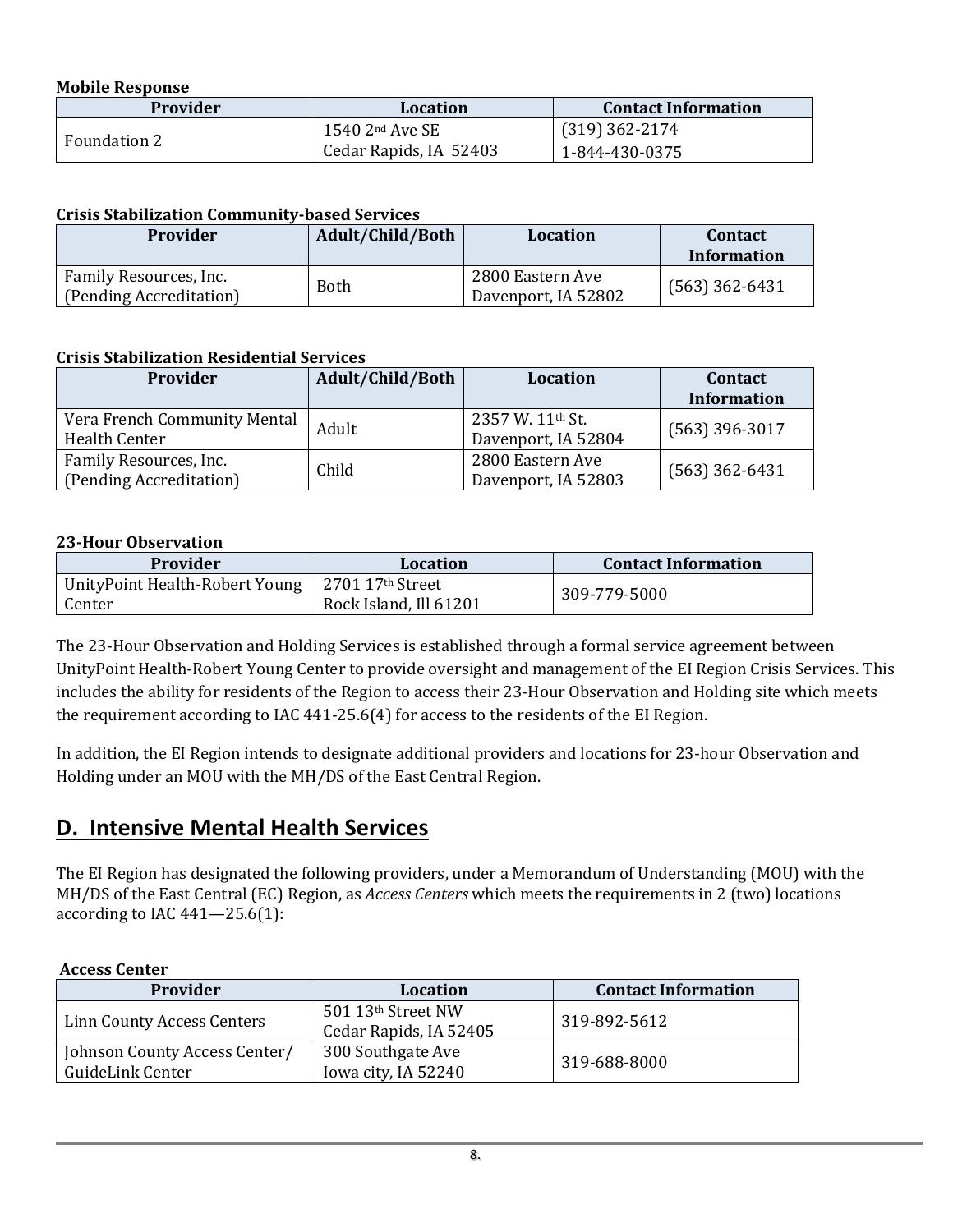The EI Region has designated the following *Assertive Community Treatment (ACT)* team to meet the requirements in IAC 441—25.6(2):

**ACT** 

| Provider                                                            | <b>Location</b>                                 | <b>Contact Information</b> |  |  |  |
|---------------------------------------------------------------------|-------------------------------------------------|----------------------------|--|--|--|
| Vera French Community Mental<br>Health Center                       | 1441 W. Central Park Ave<br>Davenport, IA 52804 | $(563)$ 383-1900           |  |  |  |
| <b>IMPACT</b> at University of Iowa<br><b>Hospitals and Clinics</b> | 200 Hawkins Dr.<br>lowa City, IA 52242          | $(319)$ 353-6151           |  |  |  |

The EI Region designated the following *Sub-acute* service provider, under an MOU with the MH/DS of the East Central (EC) Region, which meet the criteria in IAC 441-25.6(7) and are licensed by the Department of Inspections and Appeals:

#### **Subacute**

| Provider                              | Location                                 | <b>Contact Information</b> |
|---------------------------------------|------------------------------------------|----------------------------|
| Abbe Health Services/Kingston<br>Hill | 202 12th St NW Cedar Rapids,<br>IA 52405 | $(319)$ 362-1382           |

The Region has *not yet* designated an *Intensive Residential Service* provider that meet the requirements in IAC 441- 25.6(8) for access to the residents of the EI Region but plans to sign an MOU with another Region when this service is implemented.

#### **Intensive Residential Service**

| <b>Provider</b>                 | Location | <b>Contact Information</b> |
|---------------------------------|----------|----------------------------|
| TBD based upon provider         |          |                            |
| availability and development of |          |                            |
| service.                        |          |                            |

# <span id="page-9-0"></span>**E. Scope of Services & Budget and Financing Provisions**

The table below identifies the scope of services offered by the EI Region. All core services are available. If there is no funding identified in a core service column, it is because it has historically not been needed.

If an individual needs funding for a core service and meets eligibility requirements found in Section G of the EI Region Management Plan's Policies and Procedures Manual, funding will be made available.

Core services for children's behavioral health are identified by (\*\*) after the service name. Eligibility guidelines for children's behavioral health services are located in Section G, pages 16-19 of the EI Region Management Plan's Policies and Procedures Manual which may be found online at: [https://easterniowamhds.org](https://easterniowamhds.org/)

The EI Region will utilize braided funding that includes regional, state, and other funding sources to meet the service needs within the Region. Federal funding, third-party payors, and other nongovernmental funding is to be used prior to expending state regional service payment dollars.

### <span id="page-9-1"></span>**Table A. Expenditures**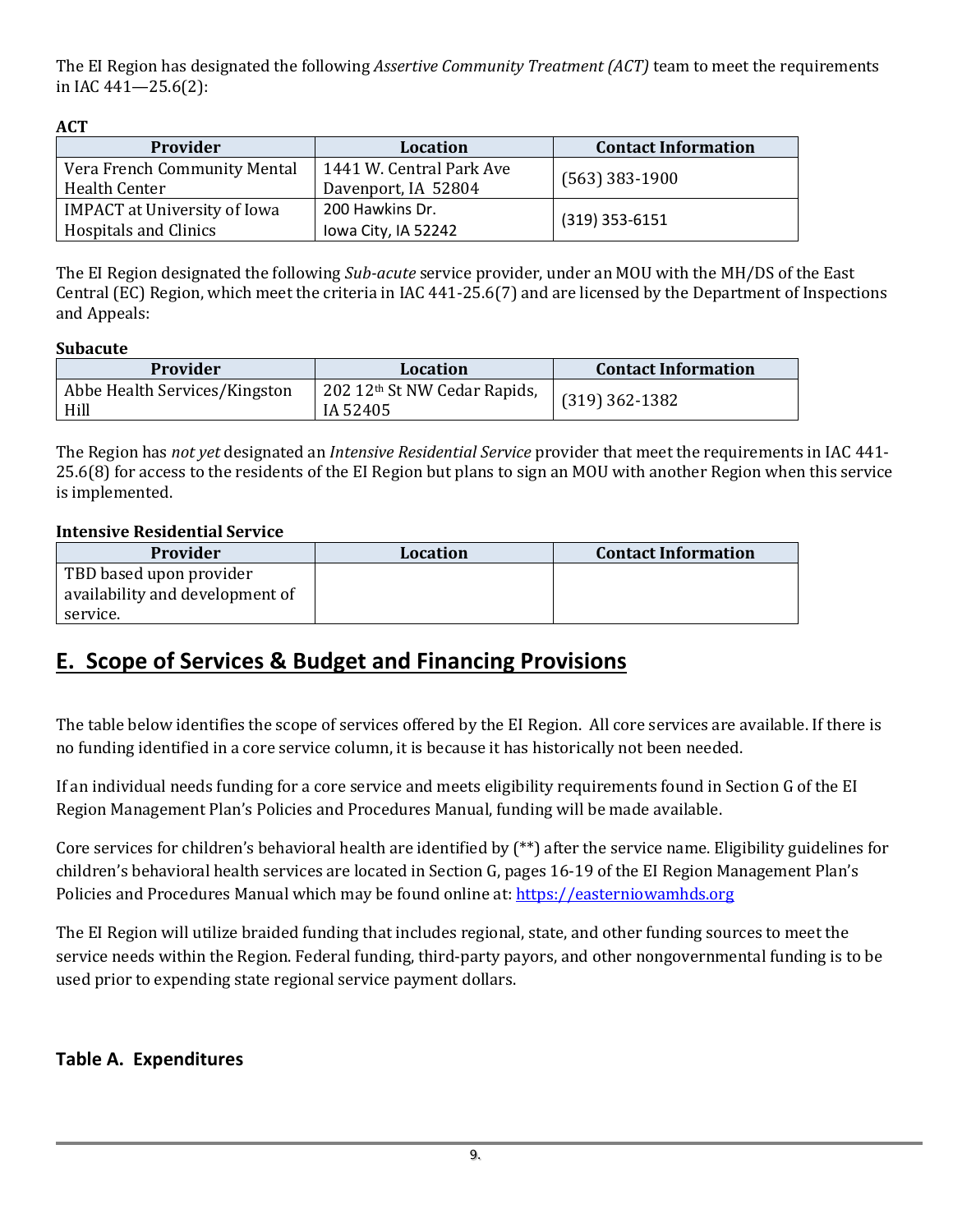| FY 2023<br><b>Budget</b> | <b>XXXX MHDS Region</b>                                      | MI (40)       | ID(42)       | DD(43)        | BI (47)     | Admin (44) | <b>Total</b>                   |  |
|--------------------------|--------------------------------------------------------------|---------------|--------------|---------------|-------------|------------|--------------------------------|--|
|                          |                                                              |               |              |               |             |            |                                |  |
|                          |                                                              |               |              |               |             |            |                                |  |
| <b>Core Domains</b>      |                                                              |               |              |               |             |            |                                |  |
| COA                      | <b>Treatment</b>                                             |               |              |               |             |            |                                |  |
| 42305                    | Mental health outpatient therapy **                          | \$<br>158,400 |              |               |             |            | \$<br>158,400                  |  |
| 42306                    | Medication prescribing & management<br>$\ast\ast$            | \$<br>517,000 |              |               |             |            | \$                             |  |
|                          | Assessment, evaluation, and early                            |               |              |               |             |            | 517,000                        |  |
| 43301                    | identification **<br>Mental health inpatient therapy-MHI     |               |              |               |             |            | \$                             |  |
| 71319                    | Mental health inpatient therapy **                           | \$<br>655,000 |              |               |             |            | \$<br>655,000                  |  |
| 73319                    |                                                              | \$<br>114,100 |              |               |             |            | \$<br>114,100                  |  |
|                          | <b>Crisis Services</b><br>Personal emergency response system |               |              |               |             |            |                                |  |
| 32322                    | Crisis evaluation                                            |               |              |               |             |            | \$<br>$\overline{\phantom{a}}$ |  |
| 44301                    | 23 hour crisis observation & holding                         | \$<br>444,425 |              |               |             |            | \$<br>444,425                  |  |
| 44302                    | 24 hour access to crisis response                            |               |              |               |             |            | \$                             |  |
| 44305                    |                                                              | \$<br>533,166 |              |               |             |            | \$<br>533,166                  |  |
| 44307                    | Mobile response **                                           | \$<br>725,000 |              |               |             |            | \$<br>725,000                  |  |
| 44312                    | Crisis Stabilization community-based<br>services **          | \$2,176,000   |              |               |             |            | \$<br>2,176,000                |  |
| 44313                    | Crisis Stabilization residential services<br>$\ast\ast$      | \$1,882,348   |              |               |             |            | \$<br>1,882,348                |  |
| 44396                    | Access Centers: start-up / sustainability                    |               |              |               |             |            | \$                             |  |
|                          | <b>Support for Community Living</b>                          |               |              |               |             |            |                                |  |
| 32320                    | Home health aide                                             |               |              |               |             |            | \$                             |  |
| 32325                    | Respite                                                      | \$<br>150,000 |              |               |             |            | \$                             |  |
| 32328                    | Home & vehicle modifications                                 |               |              |               |             |            | 150,000<br>\$                  |  |
| 32329                    | Supported community living                                   | \$<br>632,200 | \$168,500    | \$<br>108,000 |             |            | \$<br>908,700                  |  |
|                          | Intensive residential services                               |               |              |               |             |            |                                |  |
| 42329                    |                                                              |               |              |               |             |            | \$                             |  |
|                          | <b>Support for Employment</b><br>Prevocational services      |               |              |               |             |            |                                |  |
| 50362                    | Job development                                              |               | \$<br>8,000  |               |             |            | \$<br>8,000                    |  |
| 50364                    | Day habilitation                                             |               | \$<br>2,000  |               |             |            | \$<br>2,000                    |  |
| 50367                    |                                                              | \$<br>17,000  | \$<br>3,000  | \$<br>3,000   |             |            | \$<br>23,000                   |  |
| 50368                    | Supported employment                                         | \$<br>50,000  | \$<br>22,500 | \$<br>17,000  | \$<br>3,000 |            | \$<br>92,500                   |  |
| 50369                    | Group Supported employment-enclave                           |               |              |               |             |            | \$<br>$\overline{\phantom{a}}$ |  |
|                          | <b>Recovery Services</b>                                     |               |              |               |             |            |                                |  |
| 45323                    | Family support                                               |               |              |               |             |            | \$                             |  |
| 45366                    | Peer support                                                 | \$<br>4,000   |              |               |             |            | \$<br>4,000                    |  |
|                          | <b>Service Coordination</b>                                  |               |              |               |             |            |                                |  |
| 21375                    | Case management                                              |               |              |               |             |            | \$<br>$\overline{\phantom{a}}$ |  |
| 24376                    | Health homes                                                 | \$<br>6,000   |              |               |             |            | \$<br>6,000                    |  |
|                          | <b>Sub-Acute Services</b>                                    |               |              |               |             |            |                                |  |
| 63309                    | Subacute services-1-5 beds                                   |               |              |               |             |            | \$                             |  |
| 64309                    | Subacute services-6 and over beds                            | \$<br>29,000  |              |               |             |            | \$<br>29,000                   |  |
|                          | <b>Core Evidenced Based Treatment</b>                        |               |              |               |             |            |                                |  |
|                          |                                                              |               |              |               |             |            |                                |  |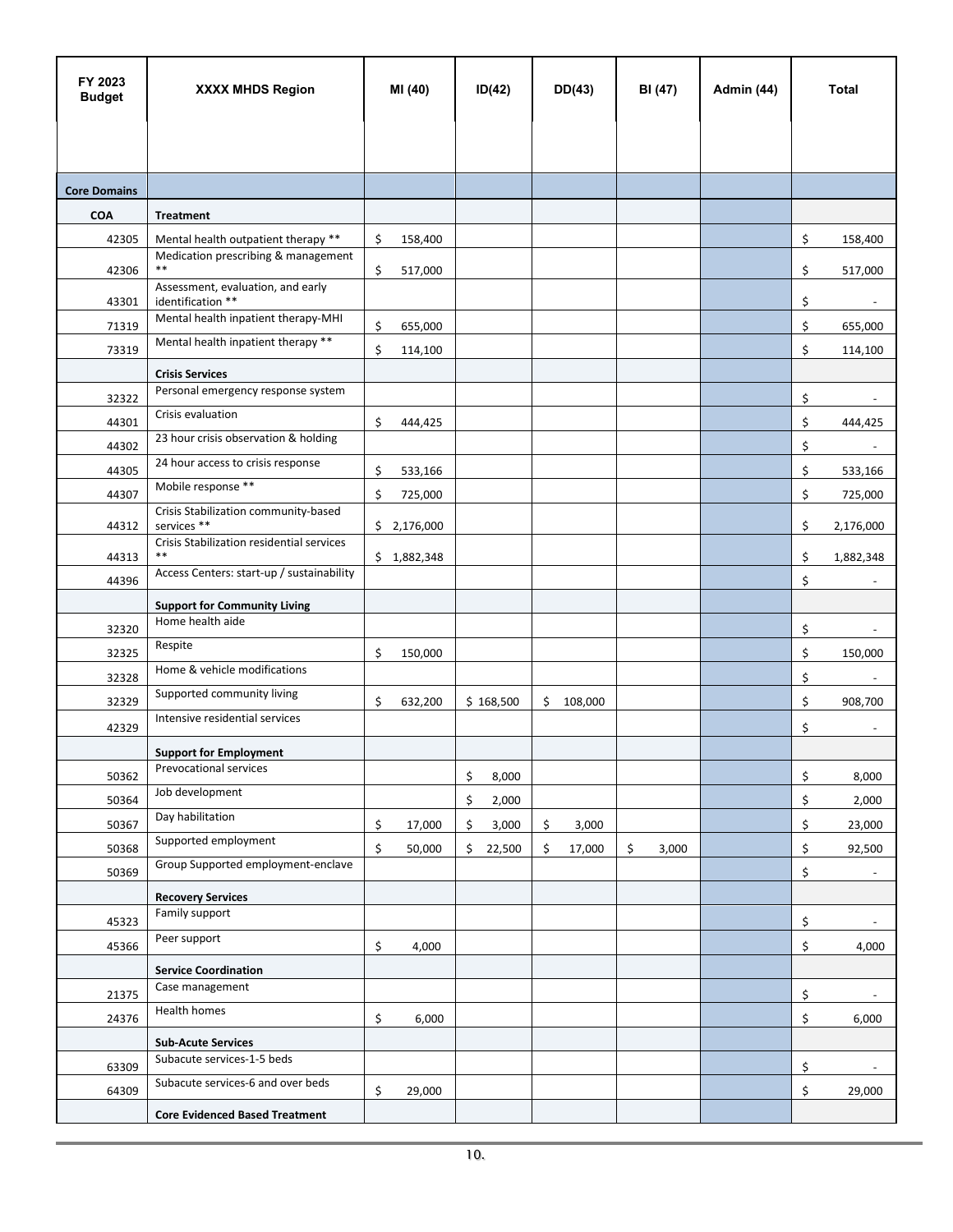| 04422                               | <b>Education &amp; Training Services -</b>                  | \$<br>466,321 |                              |                                |                      |    |                          |
|-------------------------------------|-------------------------------------------------------------|---------------|------------------------------|--------------------------------|----------------------|----|--------------------------|
|                                     | provider competency<br>Supported housing                    |               |                              |                                |                      | \$ | 466,321                  |
| 32396                               | Assertive community treatment (ACT)                         |               |                              |                                |                      | \$ |                          |
| 42398                               | Family psychoeducation                                      | \$<br>141,700 |                              |                                |                      | \$ | 141,700                  |
| 45373                               |                                                             | \$<br>190,000 |                              |                                |                      | \$ | 190,000                  |
|                                     | <b>Core Domains Total</b>                                   | \$8,891,660   | \$204,000                    | \$<br>128,000                  | \$<br>3,000          | \$ | 9,226,660                |
| <b>Mandated Services</b>            |                                                             |               |                              |                                |                      |    |                          |
| 46319                               | Oakdale                                                     |               |                              |                                |                      | \$ |                          |
| 72319                               | State resource centers                                      |               |                              |                                |                      | \$ |                          |
| 74XXX                               | Commitment related (except 301)                             | \$<br>190,200 |                              |                                |                      | \$ | 190,200                  |
| 75XXX                               | Mental health advocate                                      | \$<br>116,462 |                              |                                |                      | \$ | 116,462                  |
|                                     | <b>Mandated Services Total</b>                              | \$<br>306,662 | \$<br>$\blacksquare$         | \$<br>$\blacksquare$           | \$<br>$\blacksquare$ | \$ | 306,662                  |
| <b>Additional Core Domains</b>      |                                                             |               |                              |                                |                      |    |                          |
|                                     |                                                             |               |                              |                                |                      |    |                          |
| 25xxx                               | Justice system-involved services<br>Coordination services   | \$2,078,786   |                              |                                |                      | \$ | 2,078,786                |
| 44346                               | 24 hour crisis line*                                        |               |                              |                                |                      | \$ |                          |
| 44366                               | Warm line*                                                  |               |                              |                                |                      | \$ |                          |
|                                     | Mental health services in jails                             | \$<br>127,200 |                              |                                |                      |    |                          |
| 46305                               | Justice system-involved services-other                      | \$<br>596,744 |                              |                                |                      | \$ | 127,200                  |
| 46399                               | Crisis prevention training                                  |               |                              |                                |                      | \$ | 596,744                  |
| 46422                               | Mental health court related costs                           |               |                              |                                |                      | \$ |                          |
| 46425                               |                                                             | \$<br>85,000  |                              |                                |                      | \$ | 85,000                   |
| 74301                               | Civil commitment prescreening<br>evaluation                 | \$<br>322,129 |                              |                                |                      | \$ | 322,129                  |
|                                     | <b>Additional Core Evidenced based</b><br>treatment         |               |                              |                                |                      |    |                          |
| 42366                               | Peer self-help drop-in centers                              | \$<br>297,310 |                              |                                |                      | \$ | 297,310                  |
| 42397                               | Psychiatric rehabilitation (IPR)                            | \$<br>5,000   |                              |                                |                      | \$ | 5,000                    |
|                                     | <b>Additional Core Domains Total</b>                        | \$3,512,169   | \$<br>$\sim$                 | \$<br>$\blacksquare$           | \$                   | \$ | 3,512,169                |
| <b>Other Informational Services</b> |                                                             |               |                              |                                |                      |    |                          |
| 03371                               | Information & referral                                      |               |                              |                                |                      | Š. |                          |
|                                     | Planning, consultation &/or early                           |               |                              |                                |                      |    |                          |
| 04372                               | intervention (client related) **                            |               |                              |                                |                      | \$ |                          |
| 04377                               | Provider Incentive Payment                                  |               |                              |                                |                      | \$ | $\overline{\phantom{a}}$ |
| 04399                               | Consultation Other                                          |               |                              |                                |                      | \$ |                          |
| 04429                               | Planning and Management Consultants<br>(non-client related) | \$<br>400,000 |                              |                                |                      | \$ | 400,000                  |
|                                     | Public education, prevention and                            |               |                              |                                |                      |    |                          |
| 05373                               | education **<br><b>Other Informational Services Total</b>   | \$<br>400,000 | \$<br>$\blacksquare$         | \$<br>$\overline{\phantom{a}}$ | \$<br>$\blacksquare$ | \$ |                          |
|                                     |                                                             |               |                              |                                |                      | \$ | 400,000                  |
| <b>Community Living Supports</b>    |                                                             |               |                              |                                |                      |    |                          |
| 06399                               | Academic services                                           |               |                              |                                |                      | \$ |                          |
| 22XXX                               | Services management                                         | \$<br>231,674 |                              |                                |                      | \$ | 231,674                  |
| 23376                               | Crisis care coordination                                    | \$<br>10,500  |                              |                                |                      | \$ | 10,500                   |
| 23399                               | Crisis care coordination other                              |               |                              |                                |                      | \$ | $\overline{\phantom{a}}$ |
| 24399                               | Health home other                                           |               |                              |                                |                      | \$ |                          |
| 31XXX                               | Transportation                                              | \$<br>14,000  | $\ddot{\mathsf{S}}$<br>6,000 | \$<br>3,000                    |                      | \$ | 23,000                   |
| 32321                               | Chore services                                              |               |                              |                                |                      | \$ | $\overline{\phantom{a}}$ |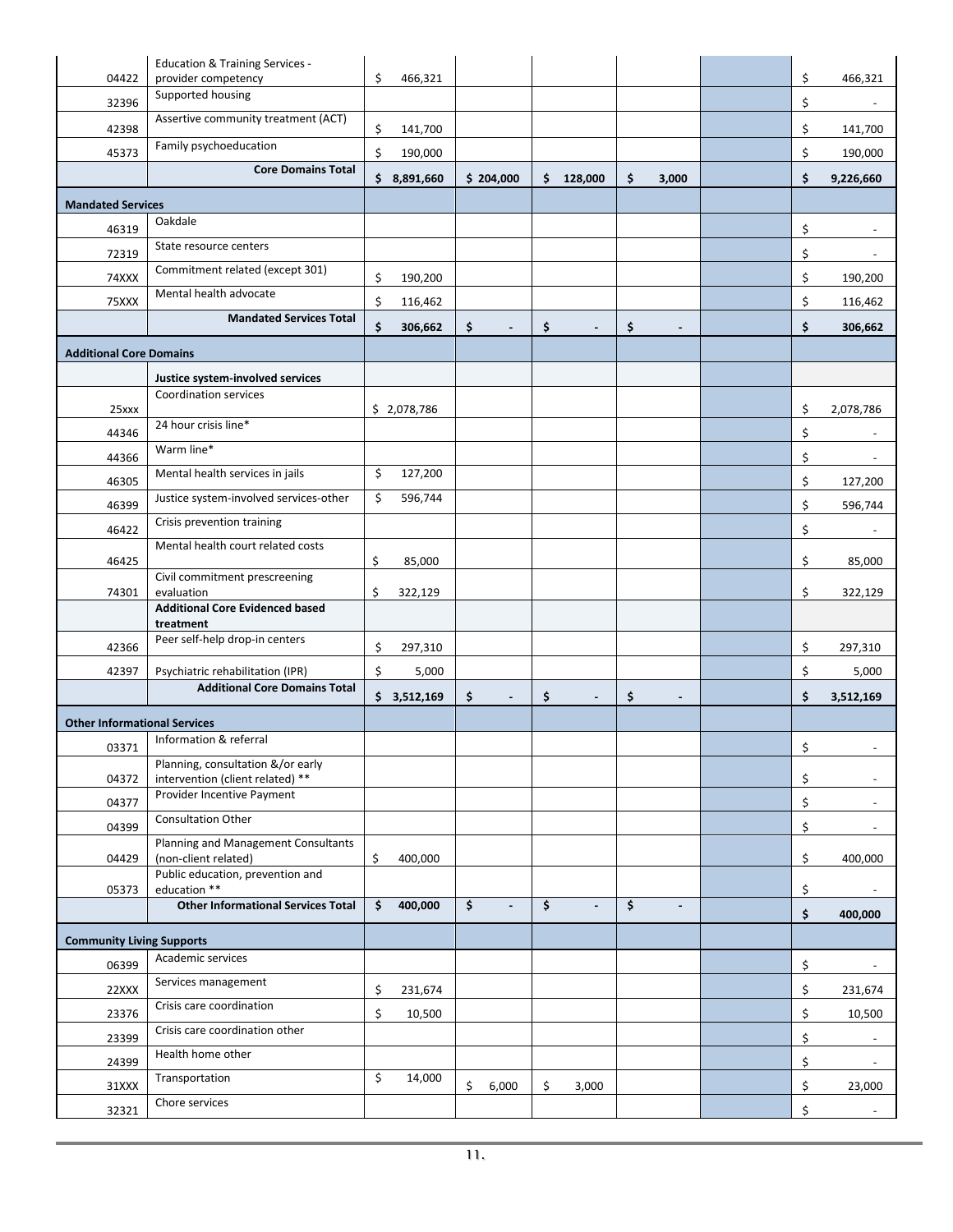| 32326                            | Guardian/conservator                          | \$<br>31,000  |                              |     |                |                      |               | \$ | 31,000                   |
|----------------------------------|-----------------------------------------------|---------------|------------------------------|-----|----------------|----------------------|---------------|----|--------------------------|
| 32327                            | Representative payee                          | \$<br>1,000   | \$<br>1,000                  | \$  | 1,000          |                      |               | \$ | 3,000                    |
| 32335                            | CDAC                                          |               |                              |     |                |                      |               | \$ |                          |
| 32399                            | Other support                                 |               |                              |     |                |                      |               | \$ |                          |
| 33330                            | Mobile meals                                  |               |                              |     |                |                      |               | \$ |                          |
| 33340                            | Rent payments (time limited)                  | \$<br>10,000  |                              |     |                |                      |               | \$ | 10,000                   |
| 33345                            | Ongoing rent subsidy                          | \$<br>31,000  |                              |     |                |                      |               | \$ | 31,000                   |
|                                  | Other basic needs                             |               |                              |     |                |                      |               |    |                          |
| 33399                            | Physiological outpatient treatment            |               |                              |     |                |                      |               | \$ |                          |
| 41305                            | Prescription meds                             | \$<br>5,700   |                              |     |                |                      |               | \$ |                          |
| 41306                            | In-home nursing                               |               |                              |     |                |                      |               | \$ | 5,700                    |
| 41307                            | Health supplies                               |               |                              |     |                |                      |               | \$ |                          |
| 41308                            | Other physiological treatment                 |               |                              |     |                |                      |               | \$ | $\overline{\phantom{a}}$ |
| 41399                            | Partial hospitalization                       |               |                              |     |                |                      |               | \$ | $\blacksquare$           |
| 42309                            | Transitional living program                   |               |                              |     |                |                      |               | \$ | $\sim$                   |
| 42310                            | Day treatment                                 |               |                              |     |                |                      |               | \$ |                          |
| 42363                            |                                               |               |                              |     |                |                      |               | \$ |                          |
| 42396                            | Community support programs                    | \$<br>53,000  |                              |     |                |                      |               | \$ | 53,000                   |
| 42399                            | Other psychotherapeutic treatment             |               |                              |     |                |                      |               | \$ |                          |
| 43399                            | Other non-crisis evaluation                   |               |                              |     |                |                      |               | \$ | $\overline{\phantom{a}}$ |
| 44304                            | Emergency care                                |               |                              |     |                |                      |               | \$ |                          |
| 44399                            | Other crisis services                         |               |                              |     |                |                      |               | \$ |                          |
| 45399                            | Other family & peer support                   |               |                              |     |                |                      |               | \$ |                          |
| 46306                            | Psychiatric medications in jail               | \$<br>131,100 |                              |     |                |                      |               | \$ | 131,100                  |
| 50361                            | Vocational skills training                    |               |                              |     |                |                      |               | \$ | $\overline{\phantom{a}}$ |
| 50365                            | Supported education                           |               |                              |     |                |                      |               | \$ | $\overline{\phantom{a}}$ |
| 50399                            | Other vocational & day services               |               |                              |     |                |                      |               | \$ | $\sim$                   |
| 63XXX                            | RCF 1-5 beds (63314, 63315 & 63316)           | \$<br>5,000   |                              |     |                |                      |               | \$ | 5,000                    |
| 63XXX                            | ICF 1-5 beds (63317 & 63318)                  |               |                              |     |                |                      |               | \$ |                          |
| 63329                            | SCL 1-5 beds                                  |               |                              |     |                |                      |               | Ś  |                          |
| 63399                            | Other 1-5 beds                                |               |                              |     |                |                      |               | \$ |                          |
|                                  | <b>Community Living Supports</b>              | \$<br>523,974 | 7,000<br>$\ddot{\bm{\zeta}}$ | \$  | 4,000          | \$<br>$\blacksquare$ |               | \$ | 534,974                  |
|                                  |                                               |               |                              |     |                |                      |               |    |                          |
| <b>Other Congregate Services</b> | Work services (work activity/sheltered        |               |                              |     |                |                      |               |    |                          |
| 50360                            | work)                                         |               |                              |     |                |                      |               | \$ | $\overline{\phantom{a}}$ |
| 64XXX                            | RCF 6 and over beds (64314, 64315 &<br>64316) | \$1,224,000   | \$10,000                     |     |                |                      |               | \$ | 1,234,000                |
| 64XXX                            | ICF 6 and over beds (64317 & 64318)           | \$<br>51,000  |                              |     |                |                      |               | \$ | 51,000                   |
| 64329                            | SCL 6 and over beds                           |               |                              |     |                |                      |               | \$ |                          |
| 64399                            | Other 6 and over beds                         |               |                              |     |                |                      |               | \$ |                          |
|                                  | <b>Other Congregate Services Total</b>        | \$1,275,000   | \$10,000                     | \$. | $\blacksquare$ | \$<br>$\blacksquare$ |               | \$ | 1,285,000                |
| <b>Administration</b>            |                                               |               |                              |     |                |                      |               |    |                          |
|                                  | <b>Direct Administration</b>                  |               |                              |     |                |                      |               |    |                          |
| 11XXX                            | <b>Purchased Administration</b>               |               |                              |     |                |                      | 875,984       | \$ | 875,984                  |
| 12XXX                            |                                               |               |                              |     |                |                      | 855,849<br>\$ | \$ | 855,849                  |
|                                  | <b>Administration Total</b>                   |               |                              |     |                |                      | 1,731,833     | \$ | 1,731,833                |
|                                  |                                               |               |                              |     |                |                      |               |    |                          |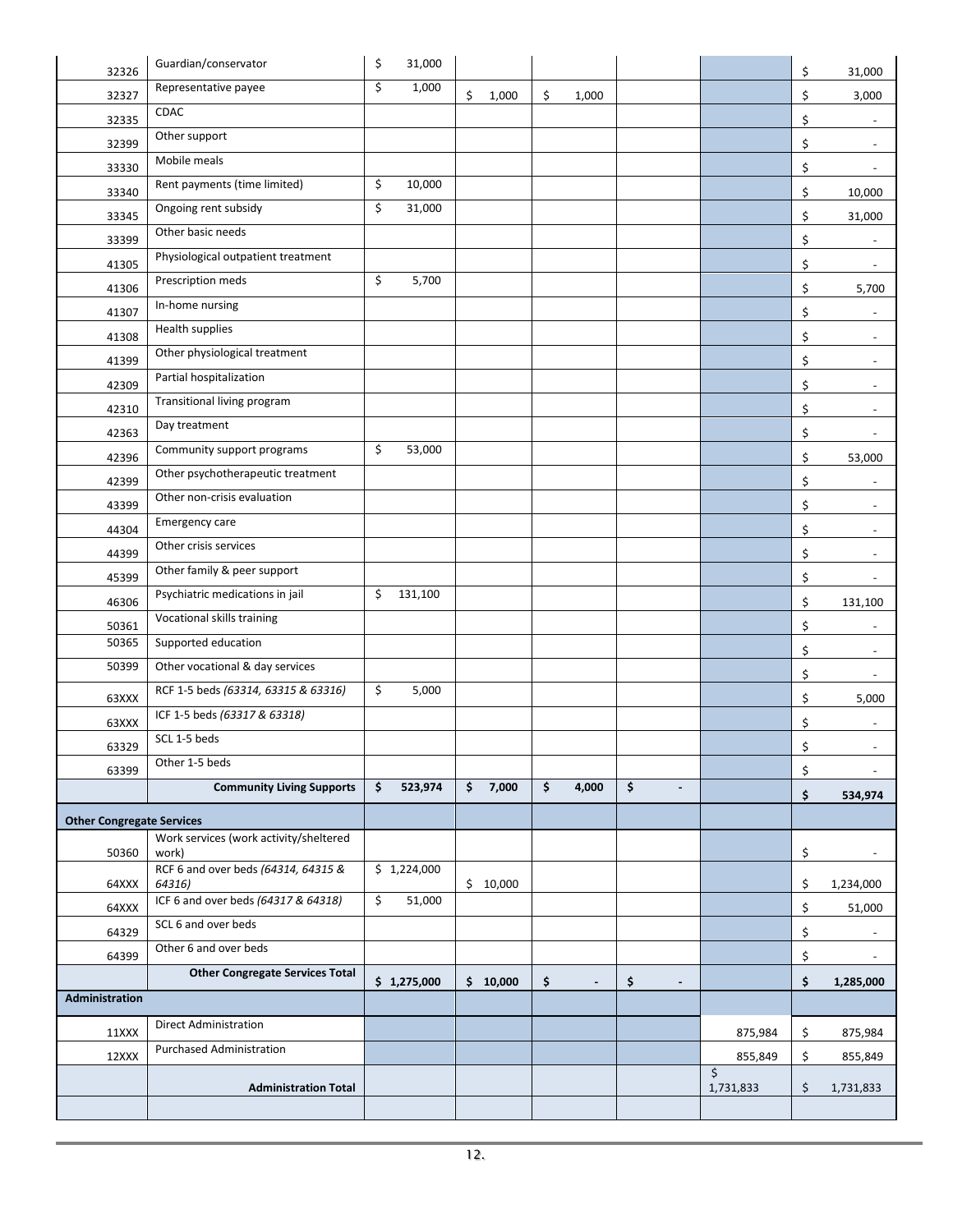|                                    | <b>Regional Totals</b>                    | \$14,909,465 | \$221,000 | 132,000<br>S | 3,000 | \$1,731,833 | 16,997,298 |
|------------------------------------|-------------------------------------------|--------------|-----------|--------------|-------|-------------|------------|
|                                    |                                           |              |           |              |       |             |            |
|                                    | (45XX-XXX)County Provided Case Management |              |           |              |       |             |            |
| (46XX-XXX)County Provided Services |                                           |              |           |              |       |             |            |
|                                    |                                           |              |           |              |       |             |            |
|                                    | <b>Regional Grand Total</b>               |              |           |              |       |             | 16,997,298 |

Transfer Numbers (Expenditures should only be counted when final expenditure is made for services/administration. Transfers are eliminated from budget to show true regional finances)

| 13951 | Distribution to MHDS regional fiscal agent from member county  |  |
|-------|----------------------------------------------------------------|--|
| 14951 | MHDS fiscal agent reimbursement to MHDS regional member county |  |

\*24 hour crisis line and warm line are transitioning from additional core to state wide services with state funding.

\*\*Core services for children with a serious emotional

disturbance (SED)

#### <span id="page-13-0"></span>**Table B. Revenues**

| FY 2023<br><b>Budget</b> | Eastern Iowa MHDS Region                   |            |                  |
|--------------------------|--------------------------------------------|------------|------------------|
| <b>Revenues</b>          |                                            |            |                  |
|                          | Projected Fund Balance as of 6/30/22       |            | \$<br>8,724,126  |
|                          | <b>Local/Regional Funds</b>                |            | \$               |
| 1010                     | Delinquent Property Tax                    |            |                  |
| 25XX                     | <b>Other Governmental Revenues</b>         |            |                  |
| 4XXX-5XXX                | <b>Charges for Services</b>                |            |                  |
| 5310                     | <b>Client Fees</b>                         |            |                  |
| 60XX                     | Interest                                   |            |                  |
| 6XXX                     | Use of Money & Property                    |            |                  |
| 8XXX                     | Miscellaneous                              |            |                  |
| 9040                     | Other Budgetary Funds (Polk Transfer Only) |            |                  |
|                          |                                            |            |                  |
|                          | <b>State Funds</b>                         |            | \$<br>11,388,296 |
| 24XX                     | State/Federal pass thru Revenue            |            |                  |
| 2644                     | <b>State Regional Service Payments</b>     | 11,388,296 |                  |
| 2643                     | <b>State Incentive Funds</b>               |            |                  |
|                          | Other                                      |            |                  |
|                          | <b>Federal Funds</b>                       |            | \$               |
| 2345                     | Medicaid                                   |            |                  |
| 2347                     | American Rescue Plan Act (ARPA)            |            |                  |
|                          | Other                                      |            |                  |
|                          | <b>Total Revenues</b>                      |            | \$<br>11,388,296 |

| <b>Total Funds Available for FY2023</b>  | 20.112.422 |
|------------------------------------------|------------|
| <b>FY23 Actual Regional Expenditures</b> | 16.997.298 |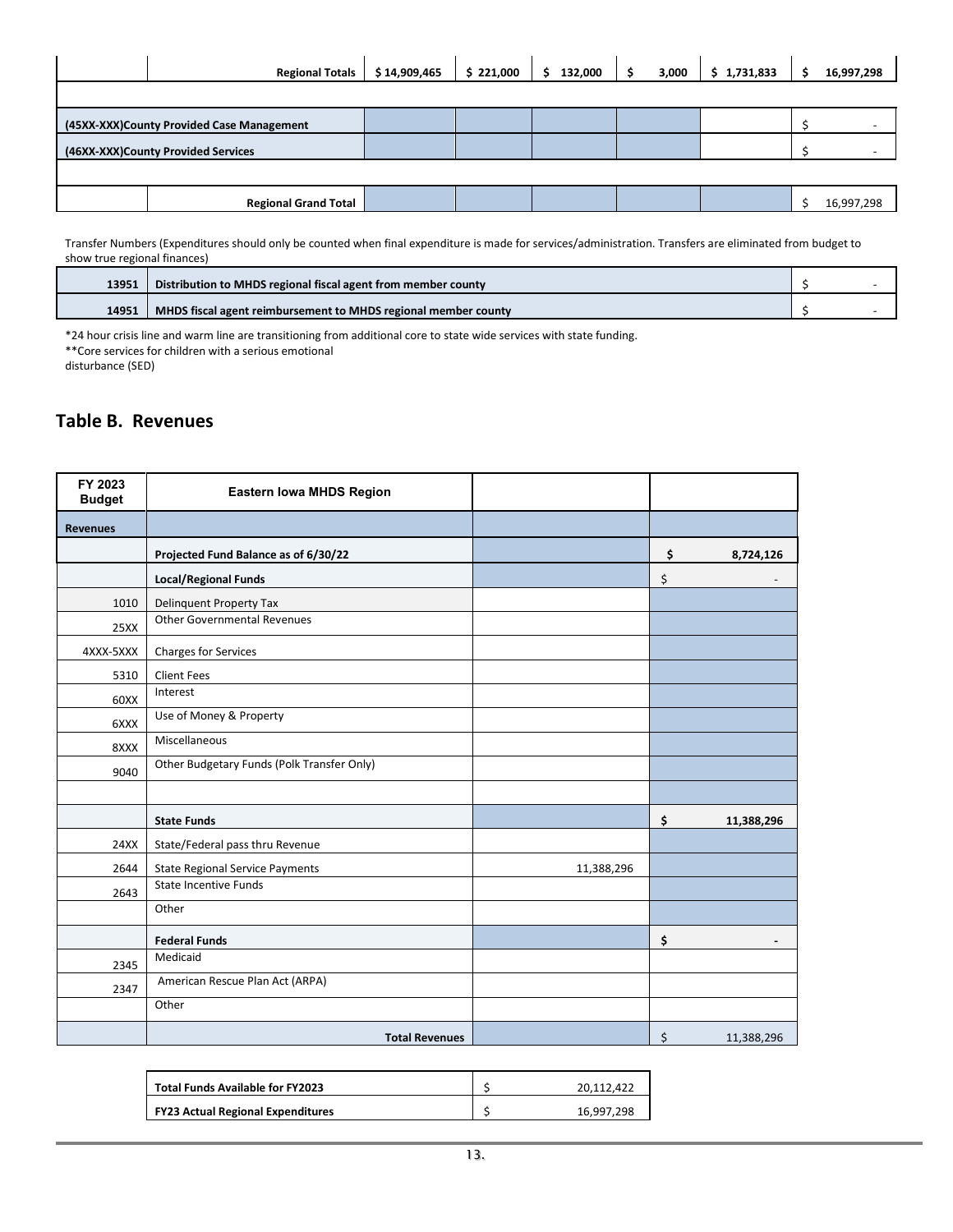| Accrual Fund Balance as of 6/30/2023 | 3.115.124 |
|--------------------------------------|-----------|
|                                      |           |

### **Explanation for Revenue/Expenditures for FY23**

The FY22 projected fund balance is \$8,724,126 that is simply a projection/estimate. The Eastern Iowa MHDS Region has a contract with Robert Young Center (RYC) for FY23 crisis services in the amount of \$10,650,382. Because the crisis contract amount is larger than the projected fund balance, the Region is budgeting the full amount from the State for FY23 (\$11,388,296) to be used for the remaining crisis services and other services within the region.

### <span id="page-14-0"></span>**G. Financial Forecasting Measures**

The following is a description of the financial forecasting measures used by Eastern Iowa MHDS Region in the identification of service need and funding of necessary services.

The EI Region Governing Board, the Management Team, and the Fiscal Agent, oversee development of the annual regional budget by analyzing and estimating revenue and expenditure trends. The Region's budget and expenditures are monitored and reported to the EI Region Governing Board on a monthly basis for progress toward goals, to monitor spending, and to predict (forecast) cash flow. Throughout the year, the Region identifies unmet needs and areas for service development including ongoing and projected expenditures for the *Regional Mental Health Crisis Services Agreement.* 

In an effort to increase knowledge in areas of Evidenced Based Practices (EBP), the EI Region participates in several of the EBP Workgroups and the Data Analytics Workgroup. Participation in these programs will help ensure the EI Region is funding programs that adhere to the EBP models.

#### **SF 619 Fiscal Impact on the EI Region**

SF 619, which requires all MHD Regions to contract with the Department beginning 1/1/2022, has also changed the way the MHDS Regions are funded from a system based on county property taxes to a 100% State funded system. The fund balance requirements are defined in SF 619 and are as follows:

- 40% at the end of FY 22
- 20% at the end of FY 23
- 5% at the end of FY 24

SF 619 includes new services and the corresponding amounts in consideration of performance-based contracts. These contracts are between DHS and the MHDS Regions and began January 1, 2022. Four (4) areas that subject to performance-based contracts are:

- Decreased visits to the emergency room;
- Improved used of mobile crisis;
- Jail diversion programs;
- Improved employment- based outcomes.

DHS will require a corrective action plan if Regions are not meeting the performance-based outcomes and may face financial consequences by a reduction of state funding.

### **New and /or Enhanced Services to the EI Region for FY 23:**

Enhanced marketing strategies and branding with Metivier Media for increased awareness and utilization of the EI Region Crisis Services System;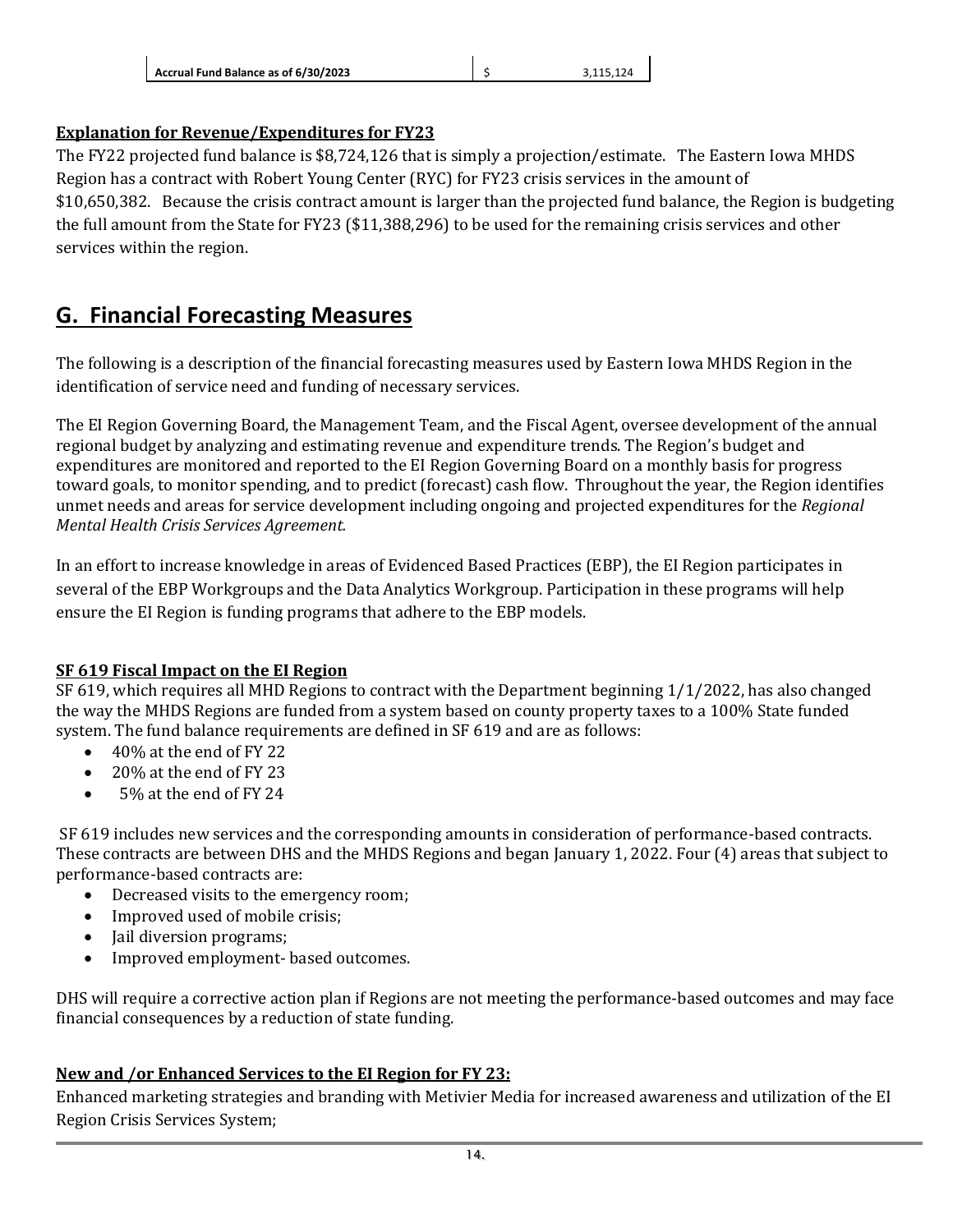SolutionPoint +, LLC State wide CIT trainings;

Explore an MOU with one (1) of the counties within EI Region to expand the Public Guardianship Program to the Region.

The EI Region is augmenting the children's services system via four (4) programs with the focus on increasing access for children and families.

- *MultiSystemic Therapy (MST)* are services provided by Vera French Mental Health Center to continue their expansion to all counties within the EI Region;
- *Functional Family Therapy (FFT*) are services provided by Families Inc. are for children to utilize child development, social, learning and cognitive behavioral therapy to provide family support, education and therapy to families. Services are focused on engaging all family members in the process of strengthening family unity as well as building parenting capacity.
- *Intensive-In-Home Family Centered Services*, known as *STEP-IN*, are services provided by Lutheran Services In Iowa. They provide support to families experiencing a crisis in which a child is on the verge of a mental health hospitalization, refusing to return home, are beyond safe parental control or if the child is at risk of out of home placement.
- *Direct Family Intervention (DFI)* is a service provided by Bethany for Children and Families for youth 12 and younger to determine ongoing need and expansion to the other four (4) counties. Direct Family Interventions provides in-home services to families in Scott County who have communication or relationship problems. A case manager with the agency works with the family over a six to nine-month period, teaching the basic skills necessary to properly parent and/or supervise children. Families are given various community resources to increase appropriate, safe, family function and reduce or eliminate future charges of neglect or abuse, or police contacts.

# <span id="page-15-0"></span>**H. Provider Reimbursement Provisions**

The following is a description of the types of funding used by the EI Region:

- The Region incorporates funding sources for individuals, including Medicaid, so that mental health and disability services are available to all resident of the Region regardless of a funding source.
- The Region ensures that individuals apply for funding sources prior to accessing regional funding, including private insurance, Medicaid, Medicare and other funding mechanisms which ensure that individuals and their families are able to optimally live, work and recreate in an integrated community of their choice.
- The Region's service contracts and/or rate agreements require providers meet all applicable licensure, accreditation or certification standards. The Region may contract or enter into an annual rate agreement with providers whose base of operation may or may not be within the Region. It has been decided a contract/agreement may not be required for a one-time or "as needed" service. Contracts and associated documentation will be kept in a central file located in the office of the Region's CEO. The Region also agrees to abide by other Region's contractual terms. A contract and/or rate agreement may not be required with providers that provide one-time or as-needed service.
- The Region utilizes other non-traditional means to provide services. The EI Region will make efforts to recruit and approve non-traditional providers as part of the service provider network and will utilize the criteria and process for selecting and approving providers not currently subject to license, certification, or other state approval standards designated in the EI Region Management Plan.
	- o A non-traditional provider may be an individual, organization and/or business who provide service in a person's home and/or other community setting. Non-traditional providers typically are